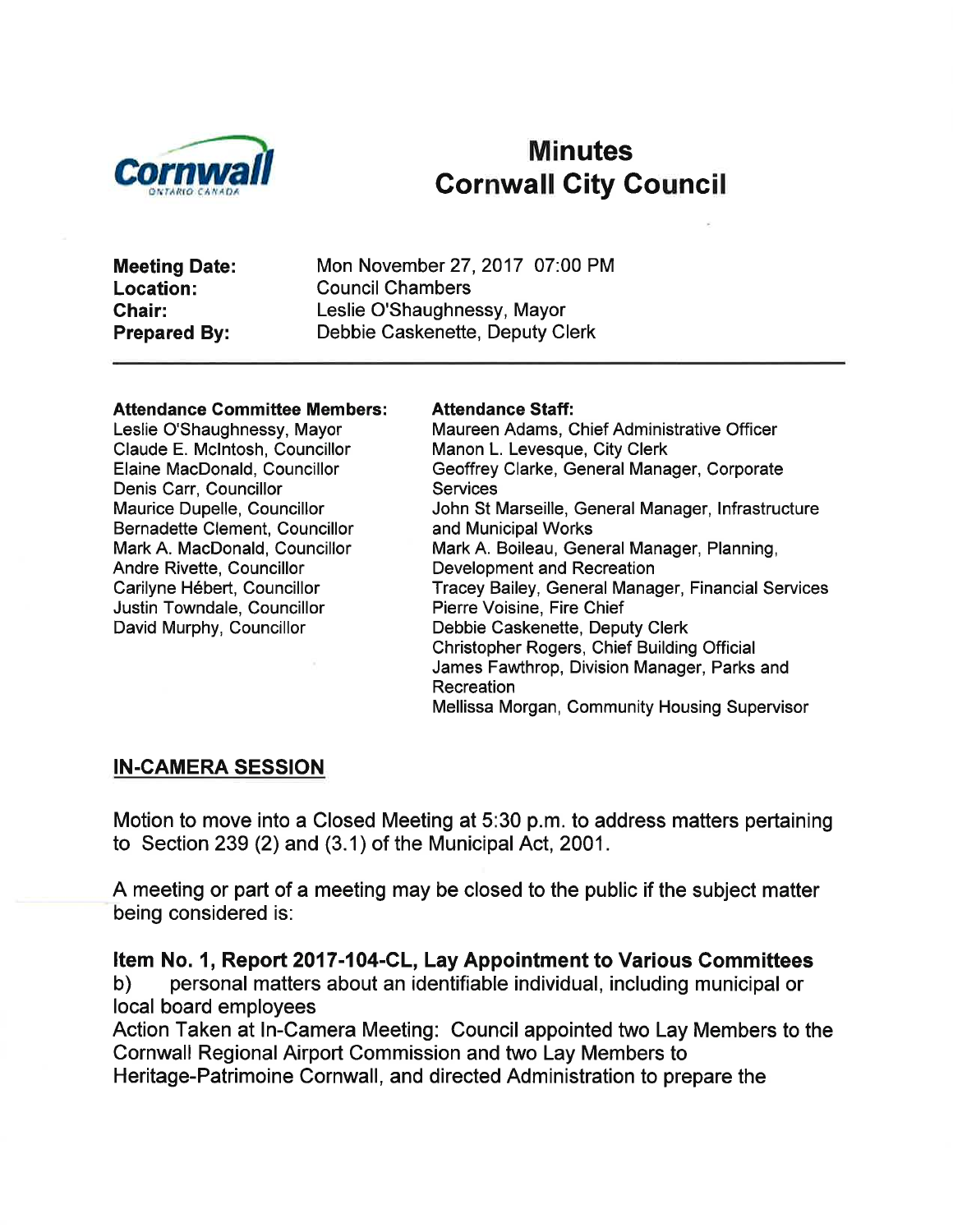appropriate By-law for the next Regular Meeting of Council.

#### Item No. 2, Report 2017-04-HR, Contract Negotiations

d) labour relations or employee negotiations

Action Taken at In-Camera Meeting: Council received Report 2017-04-HR

#### Item No. 3, Report 2017-43-Fl, Assessment Appeals Update

a) the security of the property of the municipality or local board

f) advice that is subject to solicitor-client privilege, including communications necessary for that purpose

Action Taken at ln-Camera Meeting: Council received Report 2017-43-Fl.

Item #4, Report 2017-50-FI, MPAC - Assessment Appeals<br>a) the security of the property of the municipality or local board

a) the security of the property of the municipality or local board<br>f) advice that is subject to solicitor-client privilege, including communications necessary for that purpose

Action Taken at ln-Camera Meeting: Council provided Administration with directions.

Moved By: Andre Rivette, Councillor Seconded By: Claude E. Mclntosh, Councillor

#### Motion Garried

## MOMENT OF PERSONAL REFLECTION

#### NATIONAL ANTHEM

Assembly

## ROLL CALL

#### ADDITIONS DELETIONS OR AMENDMENTS

All matters listed under General Consent, save and except "Delegations" are considered to be routine and will be enacted by one motion.

1 Consent ltem #1, Proclamation of Children's Christmas Week, was moved to Communication ltem #1 for discussion.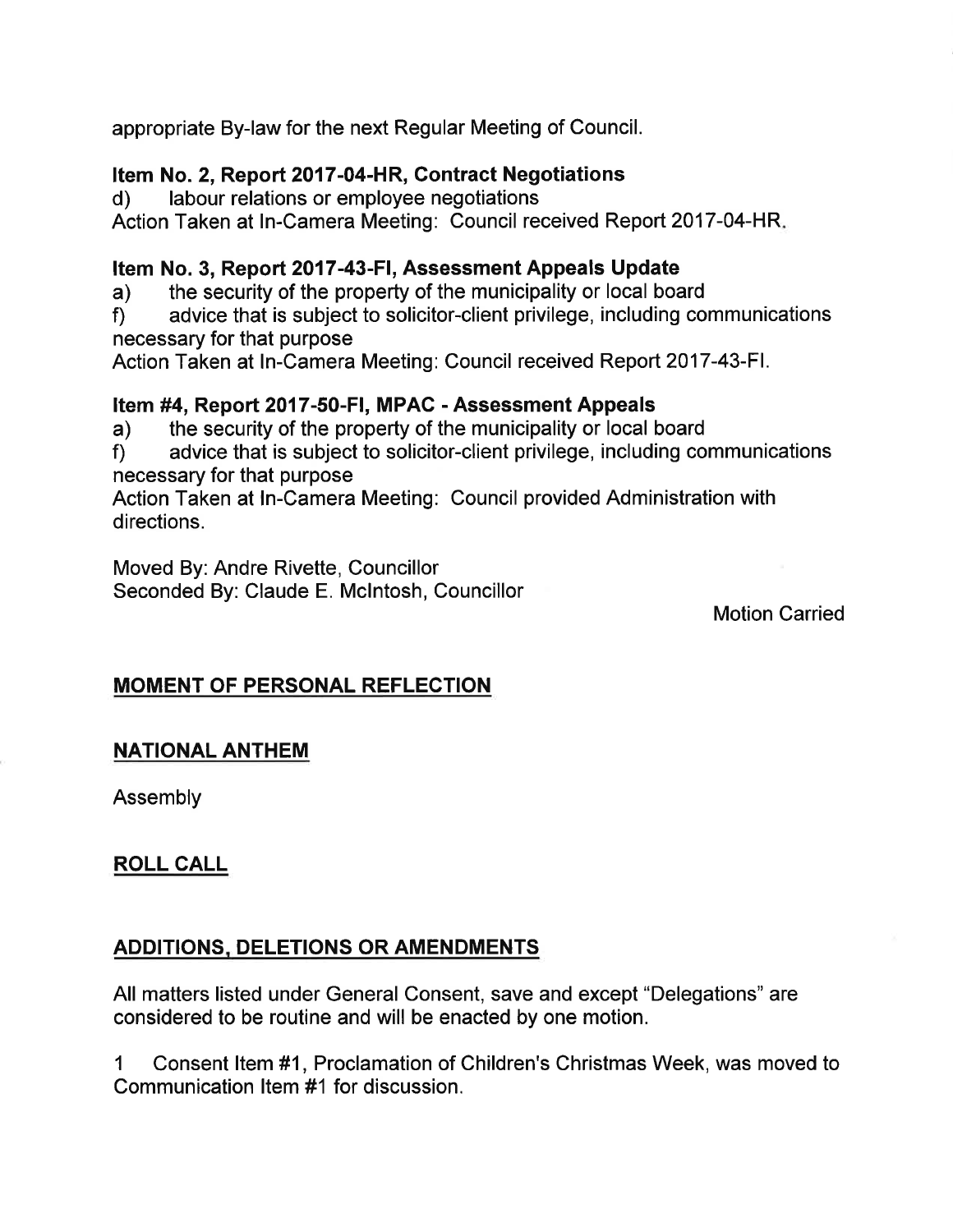2 Consent ltem#2, Social Housing Apartment lmprovement Program (SHAIP), was moved to Communication ltem#2 for discussion.

3 Consent ltem #3, 2018 Enumeration Planning, was moved to Communication Item #3 for discussion.

4 Consent ltem #6, 2007-2016 Financial Variances - Protective Services, was moved to Communication ltem #4 for discussion.

5 Amendment to Elected Officials Expense Statements to change the purchase of the number of tickets from 2 to 1 for the Centre for the Arts Collective Benefit Dinner under Councillor Justin Towndale.

6 Addition of Proclamation of Korea Day in Cornwall as Consent ltem #7

#### ADOPTION OF AGENDA

Motion to adopt the Agenda as amended

Moved By: Carilyne Hébert, Councillor Seconded By: Justin Towndale, Councillor

Motion Carried

#### DISCLOSURE OF INTEREST

There were no disclosures of interest declared

#### COMMITTEE OF THE WHOLE

Motion to go into Committee of the Whole and to consider and refer all Minutes, Presentations, Delegations, Consent/Correspondence, Resolutions, Reports and By-laws to that Committee.

Moved By: Andre Rivette, Councillor Seconded By: Carilyne Hebert, Councillor

Motion Carried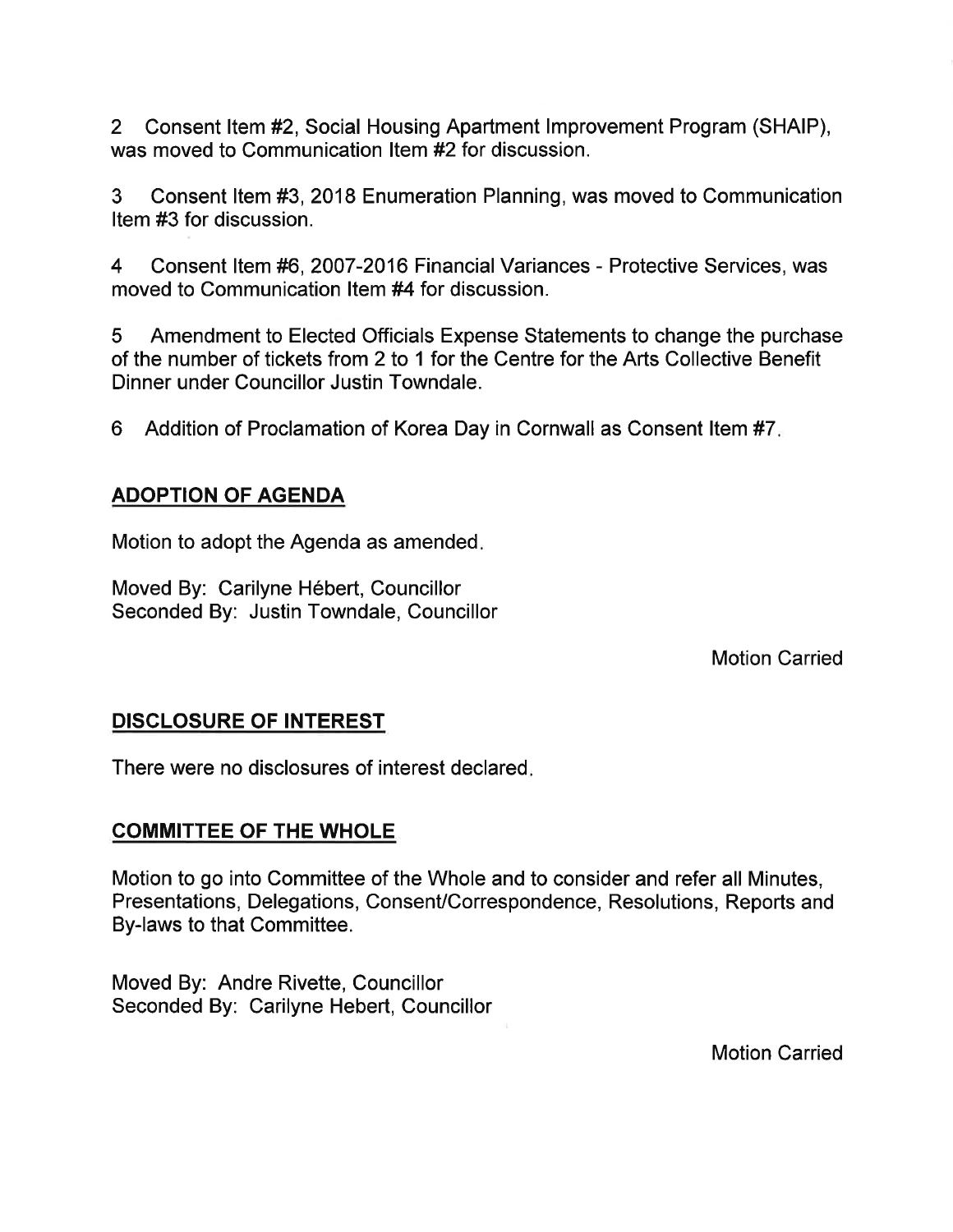#### GENERAL CONSENT

#### ADOPTION OF MINUTES

Motion to endorse the following Minutes as presented.

1 November 14,2017 Cornwall City Gouncil Meeting Click for detail  $\rightarrow \blacksquare$ 

Moved By: Andre Rivette, Councillor Seconded By: Bernadette Clement, Councillor

Motion Carried

#### PRESENTATIONS

#### **DELEGATIONS**

1 Feral Cats - Presentation by Tonya Martin, Director, Animal Gentres & Humane Programming, and Bonne Bishop, Senior Inspector, Eastern Ontario, OSPCA

Click for detail  $>$   $\Box$ 

Tonya Martin, Director, and Bonnie Bishop, Senior lnspector, as a delegation, requested the City of Cornwall to consider adopting a Responsible Owner By-law to assist with community animal management.

Motion to refer the request to Administration for a report.

Moved By: Andre Rivette, Councillor Seconded By: Maurice Dupelle, Councillor

Motion Carried

#### CONSENT/CORRESPONDENCE

1 Proclamation of Ghildren's Ghrismas Fund Week

Click for detail  $\rightarrow$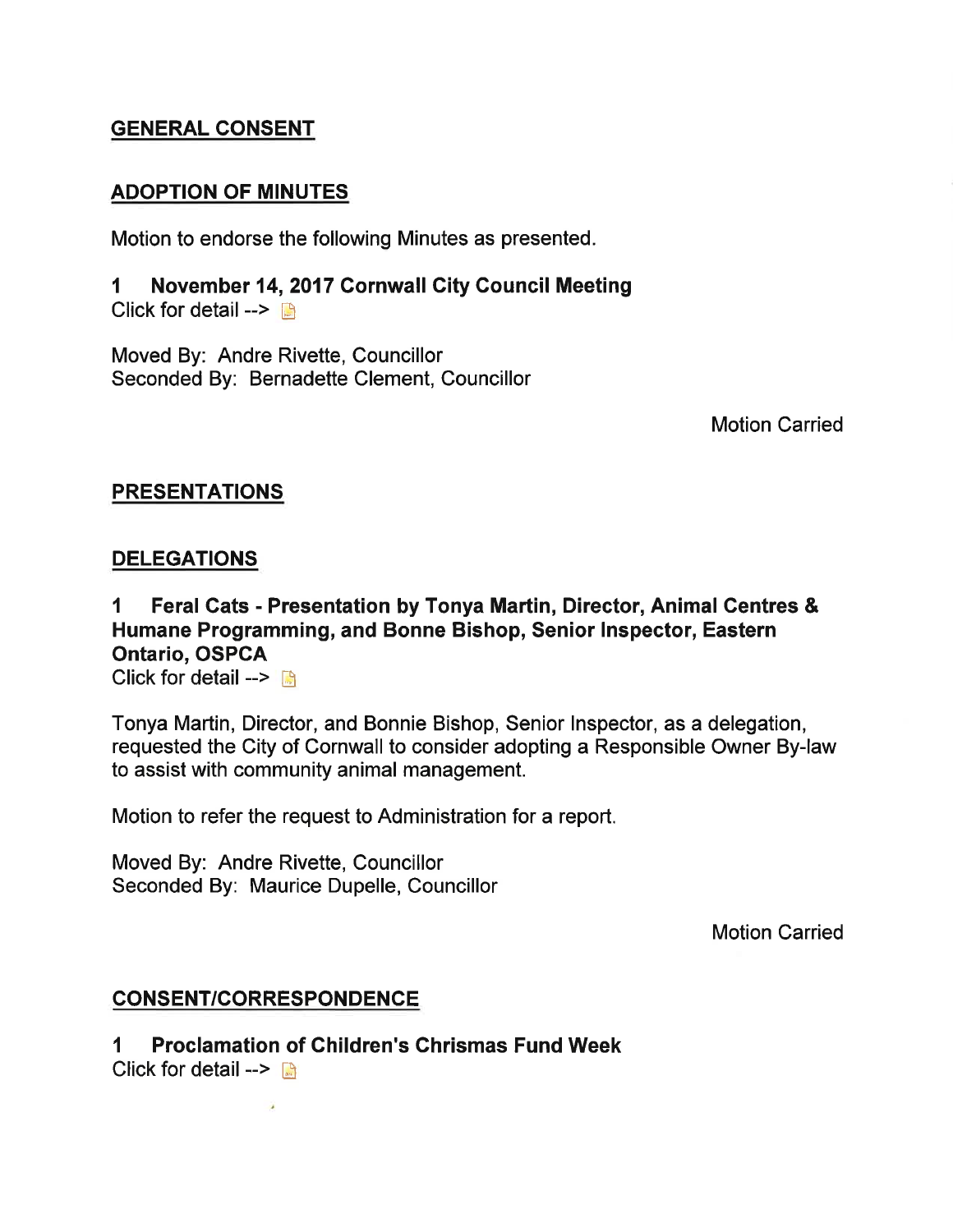This item was moved to Communications as ltem #1 for discussion.

# 2 Social Housing Apartment lmprovement Program (SHAIP)

Click for detail  $--$ 

This item was moved to Communications as ltem #2for discussion.

## 3 2018 Enumeration Planning

Click for detail  $\rightarrow$   $\rightarrow$ This item was moved to Communications as ltem #3 for discussion.

#### 4 PAC Report No. 1 - November 20,2017 CPPEG Recommendations Click for detail  $--$

Motion to approve the following recommendations from the Planning Advisory Committee:

a. File HOTC#2O17-10 - 127 Augustus 2577775 Ontario lnc applicant That HOTC#2O17-10 - 127 Augustus request be approved as follows: Program 2 - Building Restoration & lmprovement Program - \$30,000 Program 3 - Project Design Grant - \$2,850

Program 4 - Facade lmprovement Grant - \$12,000

Program 5 - Municipal Planning/Development Fees Grant - Actual

Program 6 - Discretionary Municipal Tipping Fees Grant - Actual

Program 7 - Parking & Landscape Enhancement - \$6,778

b. File HOTC#2013-13 Addendum - 806 Pitt St Dr. Steven Deneka applicant That HOTC#2O13-13 Addendum - 806 Pitt St request be approved as follows Program 4 - Facade lmprovement Grant - \$2,000

Program 5 - Municipal Planning/Development Fees Grant - Actual Conditional: to removing the temporary sign

c. File HOTC#2O17-08 Addendum - 407 Pitt St 2590147 Ontario lnc applicant That HOTC#2017-08 Addendum - 407 Pitt St request be approved as follows: Program 4 - Facade lmprovement Grant - \$2,000

Program 5 - Municipal Planning/Development Fees Grant - Actual Conditional: to removing the temporary sign

d. File HOTC#2010-35 Addendum - 319-327 Montreal Rd Alexandra Adamou applicant

That HOTC#2010-35 Addendum - 319-327 Montreal Rd request be approved as follows:

Program 2 - Building Restoration & lmprovement Program - \$10,000 (interest free loan)

Program 5 - Municipal Planning/Development Fees Grant - Actual

Program 6 - Discretionary Municipal Tipping Fees Grant - Actual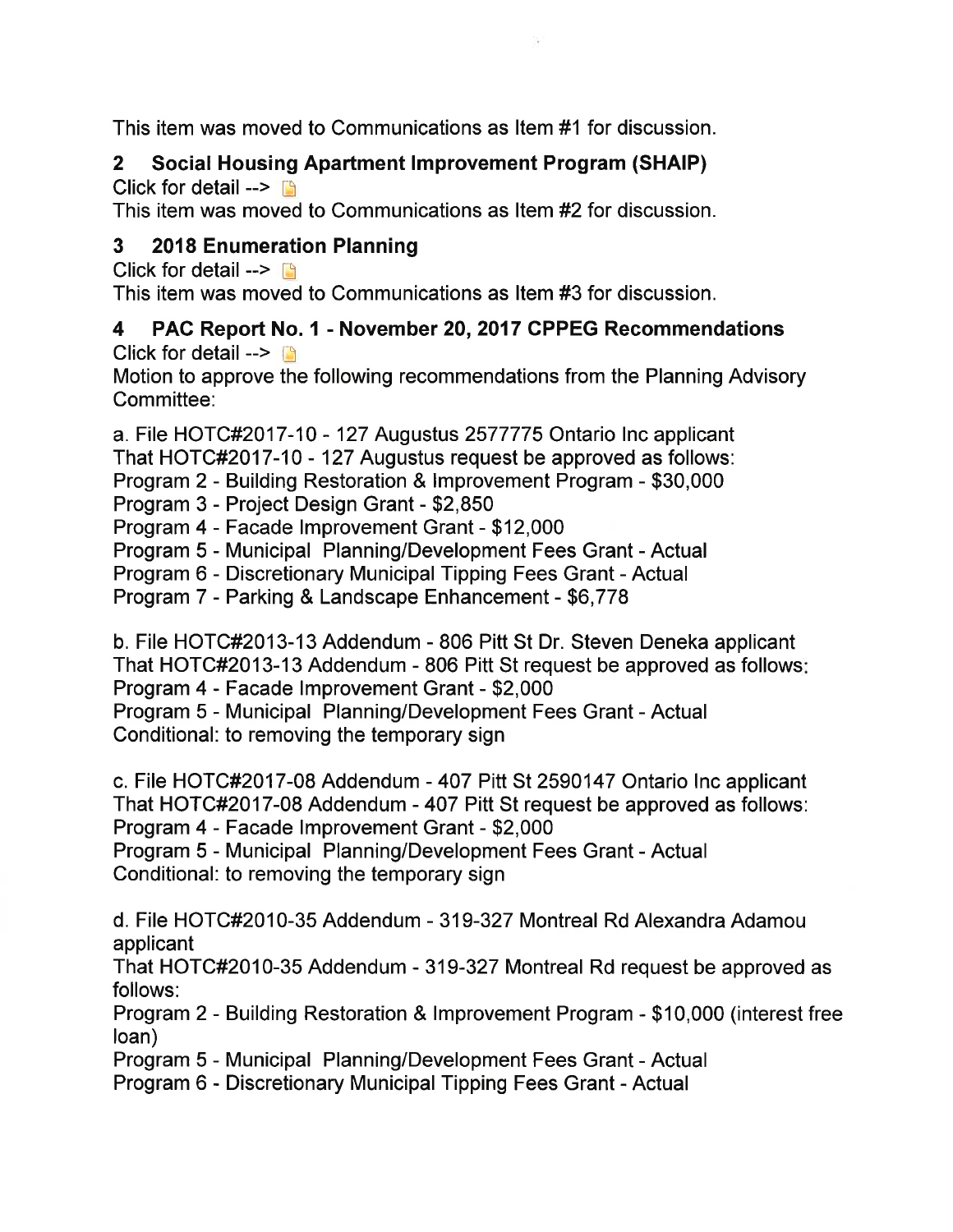## 5 Elected Officials Expense Statements for the Period of September 1 to October 31,2017

Click for detail  $\rightarrow$ 

Motion to receive the Statement of Expenses for Elected Officials for the period September 1 to October 31, 2017 as amended.

#### 6 2007-2016 Financial Variances - Protective Services

Click for detail  $>$   $\Box$ This item was moved to Communications as ltem #4for discussion.

#### 7 Proclamation Korea Day in Gornwall

Click for detail  $--$ Motion to proclaim Friday, December 1, 2017 as Korea Day in Cornwall.

Motion to approve the recommendations contained in Items  $#4$ ,  $#5$  and  $#7$  in the Consent portion of the Agenda for the Council Meeting of November 27,2017, as presented.

Moved By: Mark A. MacDonald, Councillor Seconded By: Claude Mclntosh, Councillor

Motion Carried

## RESOLUTIONS / BUSINESS ARISING FROM NOTICE OF MOTION

## UNFINISHED BUSINESS REPORTS

I Request for Financial Support - Aultsville Theatre Click for detail  $\rightarrow$  [3] Action Recommended

Motion to approve Option B and direct Administration to proceed with transferring funds in the amount of \$23,000 to Aultsville Theatre through a loan agreement.

Moved By: Claude E. Mclntosh, Councillor Seconded By: Justin Towndale, Councillor

A recorded vote on this matter resulted as follows:

Votes For = 7 Leslie O'Shaughnessy, Mayor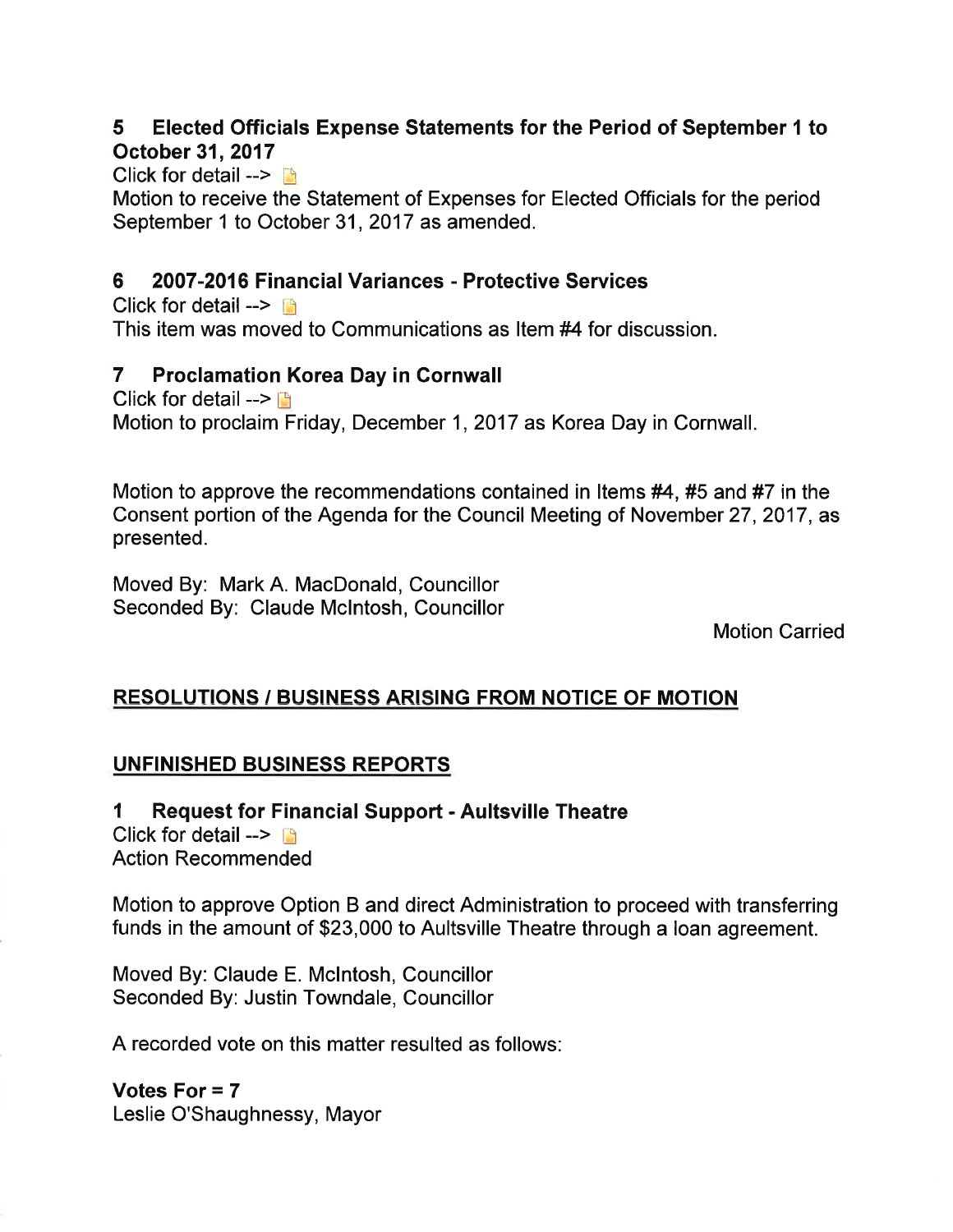Claude E. Mclntosh, Councillor Denis Carr, Councillor Maurice Dupelle, Councillor Andre Rivette, Councillor Justin Towndale, Councillor David Murphy, Councillor

Votes Opposed = 3 Elaine MacDonald, Councillor Bernadette Clement, Councillor Carilyne Hébert, Councillor

Abstain  $= 1$ Mark A. MacDonald, Councillor

Motion Carried

#### 2 Parking Enforcement Suspension in the Downtown and Le Village BIA Districts - Potential Revenue Loss

Click for detail  $>$   $\Box$ 

Motion to receive Report 2017-30-PDR-BBL and suspend enforcement (payment) from 4 pm to 6 pm, November 15 to December 31,2017.

Moved By: Mark A. MacDonald, Councillor Seconded By: Claude Mclntosh, Councillor

Motion Carried

## **COMMUNICATIONS / REPORTS**

I Proclamation of Ghildren's Ghristmas Fund Week

Click for detail  $\rightarrow \Box$ 

This matter was moved from Consent ltem #1 for discussion.

Motion to proclaim the week of December 17 to 22,2017 as "Children's Christmas Fund Week" in the City of Cornwall and that the Service Club flag be flown at 340 Pitt Street during that week.

Moved By: Carilyne Hebert, Councillor Seconded By: Claude E. Mclntosh, Councillor

Motion Carried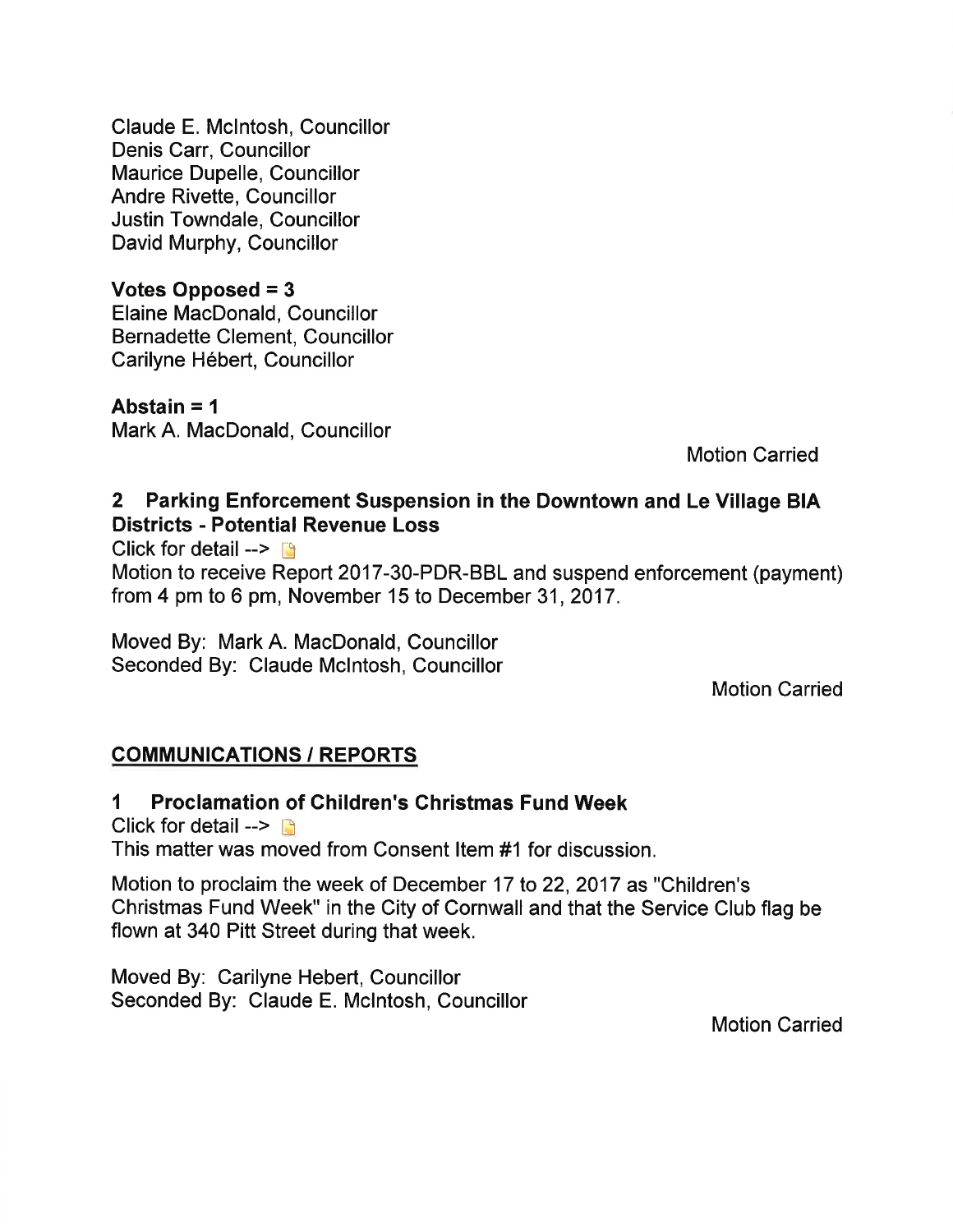## 2 Social Housing Apartment lmprovement Program (SHAIP)

Click for detail  $\rightarrow \rightarrow$ 

This matter was moved from Consent Item #2 for discussion.

Motion to receive Report 2017-18-SHS/SH.

Moved By: Bernadette Clement, Councillor Seconded By: Andre Rivette, Councillor

Motion Carried

## 3 2018 Enumeration Planning

Click for detail  $\rightarrow$  D This matter was moved from Consent ltem #3 for discussion

Motion to receive Report 2017-19-SHS/SH.

Moved By: Justin Towndale, Councillor Seconded By: Andre Rivette, Councillor

Motion Carried

## 4 2007-2016 Financial Variances - Protective Services

Click for detail  $\rightarrow$  n This matter was moved from Consent Item #4 for discussion.

Motion to receive Report 2017-49-Fl.

Moved By: Mark A. MacDonald, Councillor Seconded By: Claude Mclntosh, Councillor

Motion Carried

## TENDERS AND REQUESTS FOR PROPOSALS

I Tender 17-T58 Supply and Delivery of Various Water and Sewer Parts for lnventory Click for detail  $\rightarrow$ 

Action Recommended

Motion to award Tender 17-T58, as per the aggregate list of 11 schedules (400) items), to the following:

Emco Waterworks, Ottawa, Ontario -, Schedules A, B, C, D, E, F, G, and I;

MCON Products, Ottawa, Ontario - Schedule J;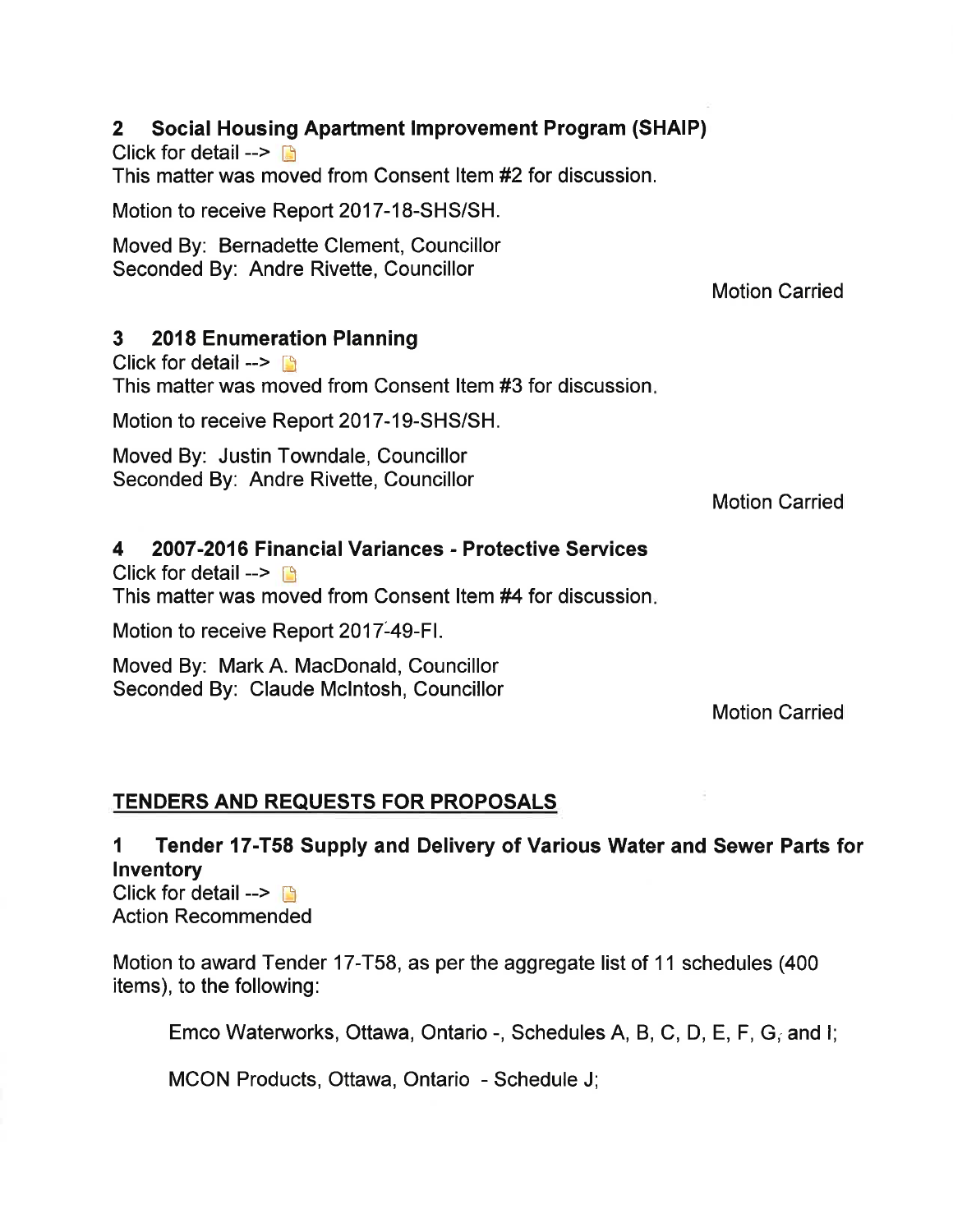for a two year period from January 1,2018 to December 31,2019 with the option to renew for an additional year, at the total bid price of \$393,488.91 (net cost to the Corporation - \$354,348.95) being the best bids meeting the tender specifications.

Moved By: Mark A. MacDonald, Gouncillor Seconded By: Claude Mclntosh, Councillor

Motion Carried

#### 2 Tender 17-T59 Supply and Delivery of Calcium / Magnesium Chloride Click for detail  $\rightarrow$   $\rightarrow$ Action Recommended

Motion to award Tender 17-T59 to Pollard Highway Products from Harrow, Ontario, for a period of one year commencing from date of award until December 31,2018 with the option to renew for an additional year, at the total bid price of \$42,120.75 (net cost to the Corporation - \$37,931.04) being the best bid meeting the tender specifications.

Moved By: Justin Towndale, Councillor Seconded By: David Murphy, Councillor

Motion Carried

#### 3 Request for Proposal 17-P12 Supply of Progressive Parking Software Click for detail  $\rightarrow$  n Action Recommended

Motion to award RFP 17-P12 to Electronic Data Collection Corporation, from Syracuse, New York, at the total bid price of \$140,660.80 (net cost to the

Corporation \$126,669.40) being the best Proposal meeting the specifications

Moved By: Mark A. MacDonald, Councillor Seconded By: Justin Towndale, Councillor

Motion Carried

#### 4 Request for Proposal 17-P14 3D Design Options for Change Room Facility at Water Purification Plant Click for detail  $>$   $\Box$

Action Recommended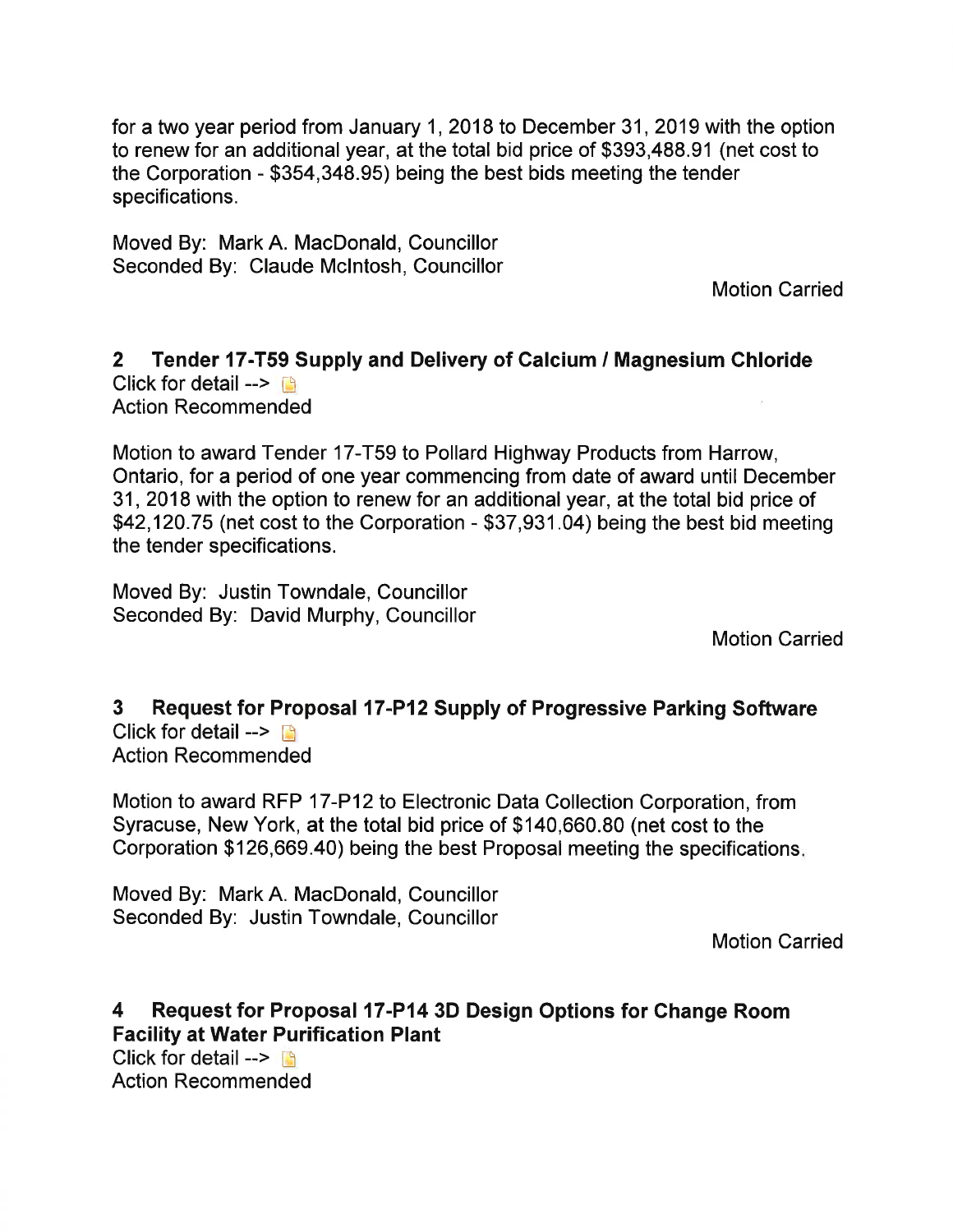Motion to award RFP 17-P14 to Civitas Architecture lncorporated, from Ottawa, Ontario, at the total bid price of \$25,210.30 (net cost to the Corporation - \$22,702.66) being the best Proposal meeting the specifications.

Moved By: Bernadette Glement, Councillor Seconded By: Elaine MacDonald, Councillor

Motion Carried

## 5 Request for Proposal 17-P18 Translation Services

Click for detail  $\rightarrow$  13 Action Recommended

Motion to award RFP 17-P18 for a three (3) year period to Language Marketplace, from Mississauga, Ontario, being the best bid meeting the specifications. Upon the mutual consent of both parties, the contract may be renewed for up to two further one year periods.

Moved By: Carilyne Hebert, Councillor Seconded By: Elaine MacDonald, Councillor

Motion Carried

#### NEW BUSINESS

There were no New Business items

#### PASSING OF BY.LAWS

Motion to endorse By-laws 2017-165 to 2017-169 inclusive, listed on the Agenda

2017-165 A By-law to authorize The Corporation of the City of Cornwall to enter into Heart of the City (HOTC) Program 2: Building Restoration and lmprovement Program Funding Agreement- 139-141 Pitt St Click for detail  $\rightarrow$ Explanatory Note 2017-165 Explanation of Purpose and Effect for HOTC Application Program 2 Agreement to By-law - 139-141 Pitt St Click for detail  $\rightarrow \Box$ 

2017-166 A By-law to authorize The Corporation of the City of Cornwall to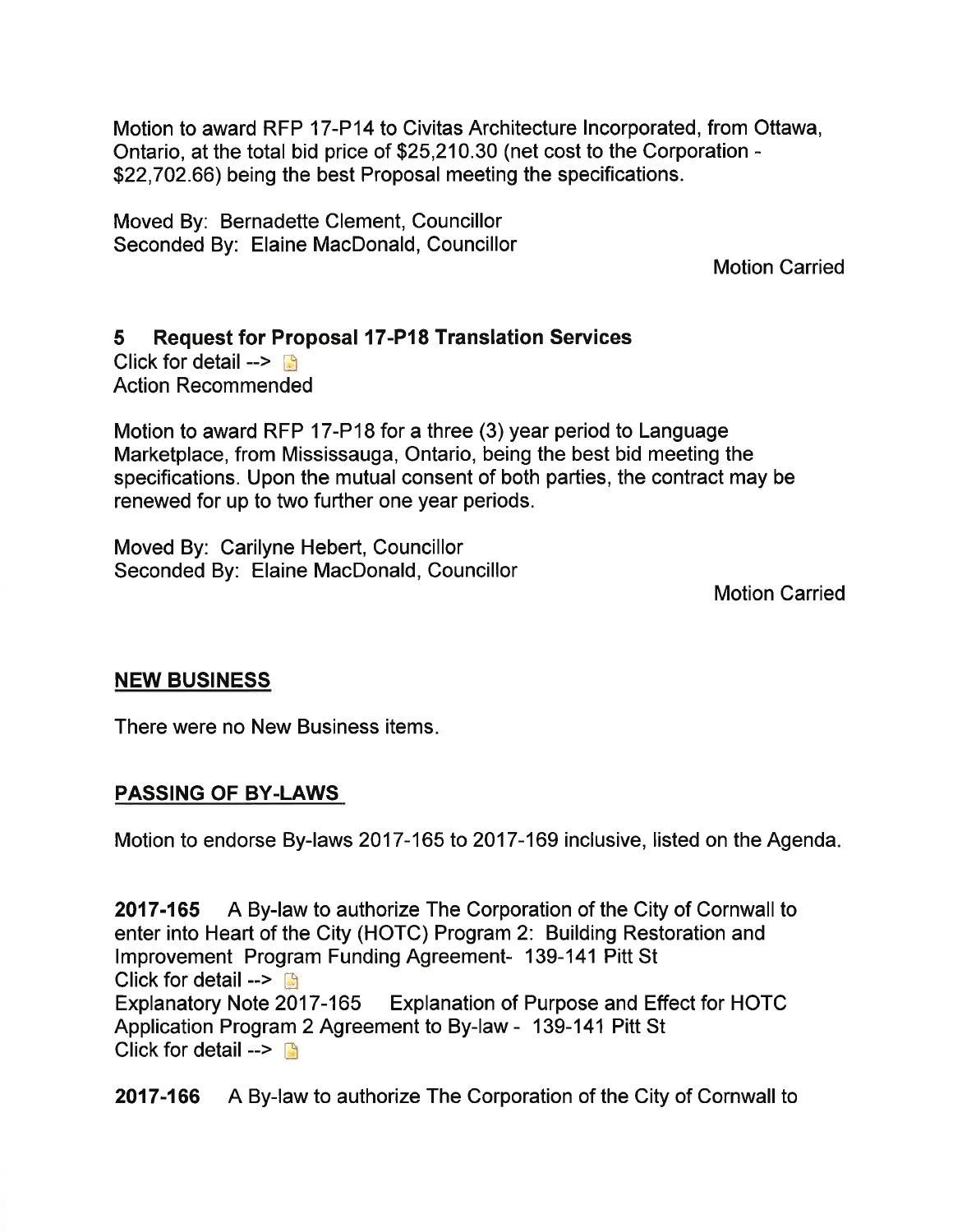enter into Heart of the City (HOTC) Program 2: Building Restoration and lmprovement Program Funding Agreement- 127 Augustus & 319-327 Montreal Rd

Click for detail --> **Detail -->**<br>Explanatory Note 2017-166 Explanation of Purpose and Effect for HOTC Application Program 2 Agreement to By-law - 127 Augustus and 319-327 Montreal Rd

Click for detail  $--$  n

2017-167 A By-law to enter into a Heart of the City (HOTC) Program 7: Parking and Landscape Enhancement Program Funding Agreements - 127 Augustus Click for detail  $\rightarrow \Box$ Explanatory Note 2017-167 Explanation of Purpose and Effect for HOTC Application Program 7 Agreement to By-Law - 127 Augustus

Click for detail  $\rightarrow$ 

2017-168 A By-law to authorize the borrowing of funds to provide financing for Police Services Fleet, Municipal Works Yard Redevelopment, Flood Reduction Initiatives, Brookdale Avenue North Channel Bridge and the Marleau Avenue Expansion Click for detail -->  $\Box$ 

2017-169 A By-law to authorize The Corporation of the City of Cornwall to enter into a new Lease Agreement with the Eastern Ontario Health Unit (EOHU) for the term of January 1, 2018, to December 31, 2023 Click for detail  $\rightarrow \rightarrow$ 

Moved By: André Rivette, Councillor Seconded By: Elaine MacDonald, Councillor

Motion Carried

#### **REPORTS FROM STANDING / SPECIAL COMMITTEES OF COUNCIL**

1 Councillor Elaine MacDonald spoke of the pop-up Art Gallery being held at the Benson Centre.

2 Mayor O'Shaughnessy mentioned that a number of Councillors had expressed that they were unavailable for the December 4th Special Council for the 2018 Water and Wastewater Budget. After discussion, the meeting was rescheduled to December 11,2017 starting at 1:00 pm to deliberate the 2018 Water and Wastewater Budget.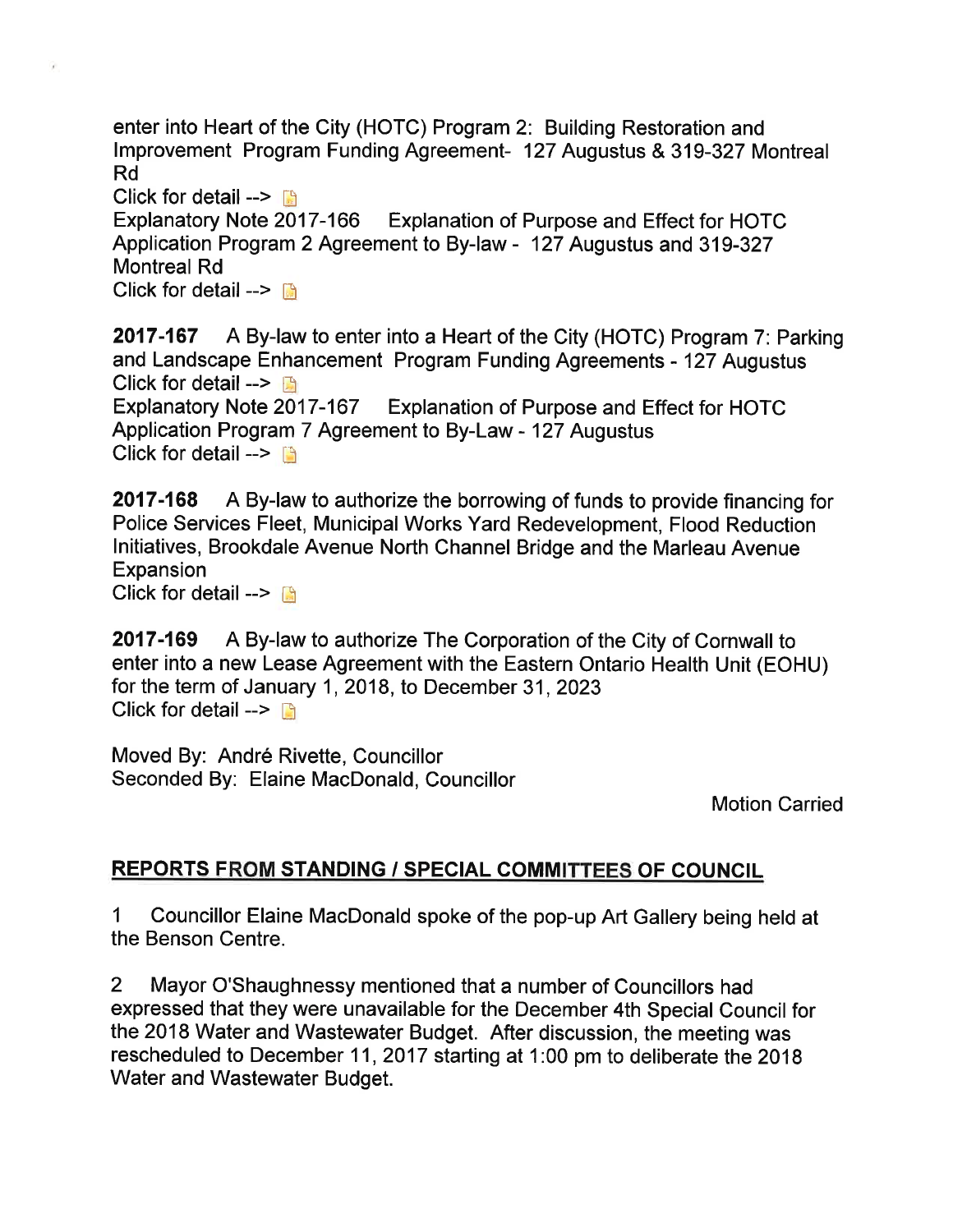#### NOTICES OF MOTION

There were no Notices of Motion

#### PENDING BUSINESS LISTING

The Pending Business Listing was presented and no discussion ensued

I Unfinished Business Listing for November 27,2017 Click for detail  $\rightarrow$ Action Recommended

Motion to receive the Unfinished Business Listed for November 27,2017.

Moved By: Andre Rivette, Councillor Seconded By: Carilyne Hébert, Councillor

Motion Carried

#### CONFIRMING BY.LAW

Motion to endorse By-law 2017-170, being a By-law to confirm the proceedings of the Council of The Corporation of the City of Cornwall at its meeting held on Monday, November 27, 2017.

2017-170 A By-law to adopt, ratify and confirm the proceedings of the Council of The Corporation of the City of Cornwall at its meetings held on Monday, November 27,2017 Click for detail  $\rightarrow$   $\blacksquare$ 

Moved By: Bernadette Clement, Councillor Seconded By: Maurice Dupelle, Councillor

Motion Carried

#### ADJOURNMENT

Motion to adjourn the Public Meeting of Council at 9:10 p.m